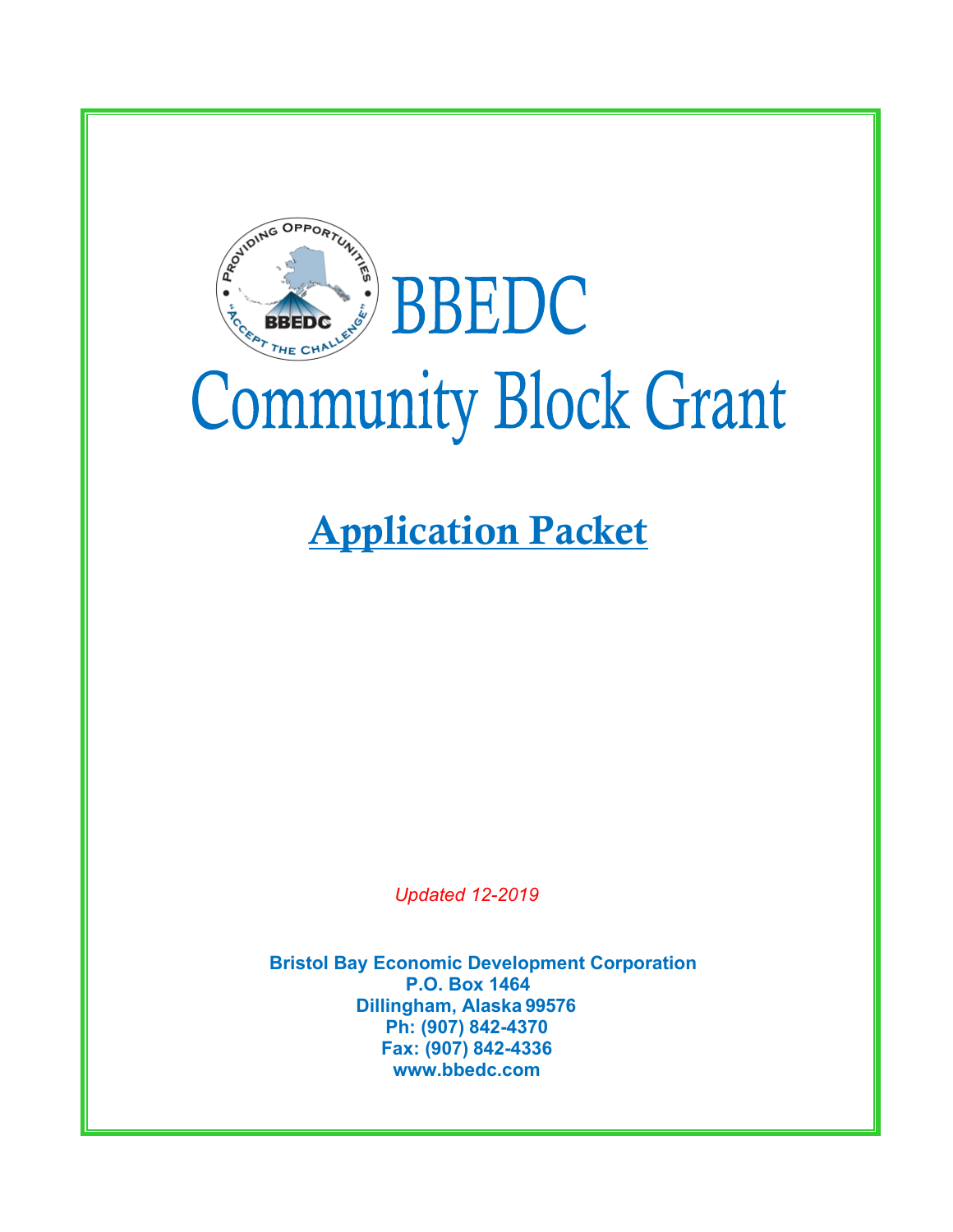(Name of organization)

Resolution \_\_\_\_\_\_\_\_\_

#### A RESOLUTION OF THE **ACCEPTING A GRANT UNDER THE TERMS OF THE BBEDC COMMUNITY BLOCK GRANT PROGRAM**

- WHEREAS, the Bristol Bay Economic Development Corporation (BBEDC) will provide Community Block Grant (CBG) funding in order to provide BBEDC communities with the opportunity to fund projects that promote sustainable community and regional economic development; and
- WHEREAS, the is a duly organized governing entity, eligible to participate in the Bristol Bay Economic Development Corporation (BBEDC) Community Block Grant (CBG) Program; and

| <b>WHEREAS,</b> |                      | has elected to receive \$ |     | tor | the | purpose | οt | the |
|-----------------|----------------------|---------------------------|-----|-----|-----|---------|----|-----|
|                 | following project(s) |                           |     |     |     |         |    |     |
|                 |                      |                           | and |     |     |         |    |     |

WHEREAS, WHEREAS,  $\blacksquare$  affirms that the project(s) listed above meet(s) one or more of the economic criteria for the CBG including:

- The project(s) will lead to economic growth that is sustainable by and within the community or region.
- The project(s) contribute to the reduction of poverty.
- The project(s) will contribute to employment and/or long-term income generating opportunities for the residents and that the number of short-term and long-term jobs that will be created and/or retained can be demonstrated.
- The project(s) provide economic and social benefits for residents.

WHEREAS, the description of and budget for the projects to be accomplished are attached to this resolution; and

WHEREAS, WHEREAS,

to the BBEDC policies for the CBG program.

NOW THEREFORE BE IT RESOLVED that the approves and authorizes the submittal of the attached grant packet for participation in the BBEDC CBG program.

APPROVED AND ADOPTED this day of  $\frac{1}{200}$ .

SEAL:

(Name & title)

ATTEST:

*\*If City entity, also attach resolution or letter of support from Tribal unit.*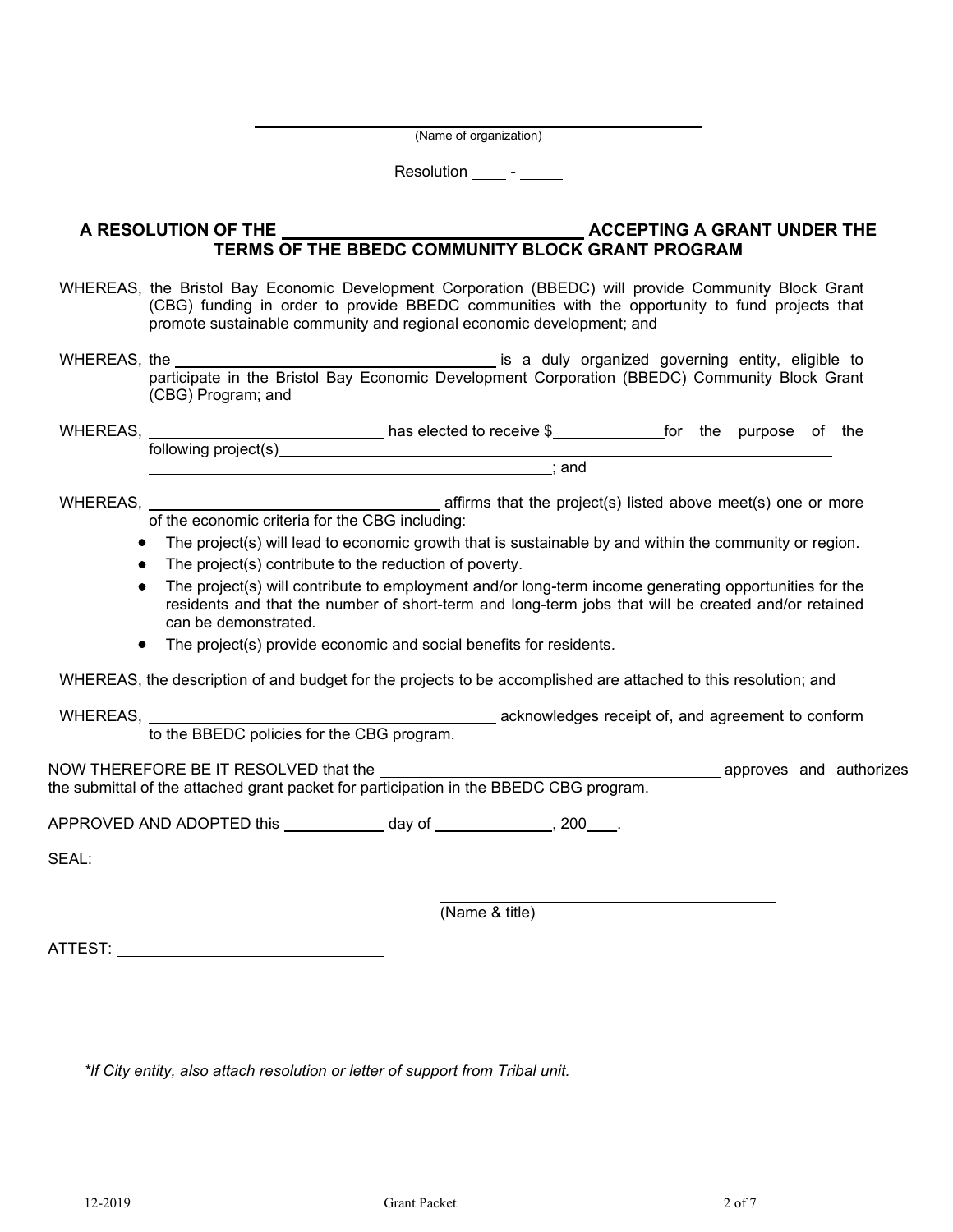(Name of organization)

Resolution\_\_\_\_\_\_- \_\_\_\_\_\_

**SUPPORTING THE BBEDC COMMUNITY BLOCK GRANT APPLICATION SUBMITTED BY** 

**A RESOLUTION OF THE** 

## WHEREAS, Grant application for (project & total \$ amount) Fig. 3. and WHEREAS, the is a duly organized governing entity, eligible to participate in the Bristol Bay Economic Development Corporation (BBEDC) CBG Program; and WHEREAS, the Village Council supports the grant application. NOW THEREFORE BE IT RESOLVED that the supports the submittal of an application for the CBG to BBEDC. APPROVED AND ADOPTED by the only and this day of  $\overline{\phantom{a}}$ , 20  $\overline{\phantom{a}}$ . SEAL: Name & Title ATTEST: Name & Title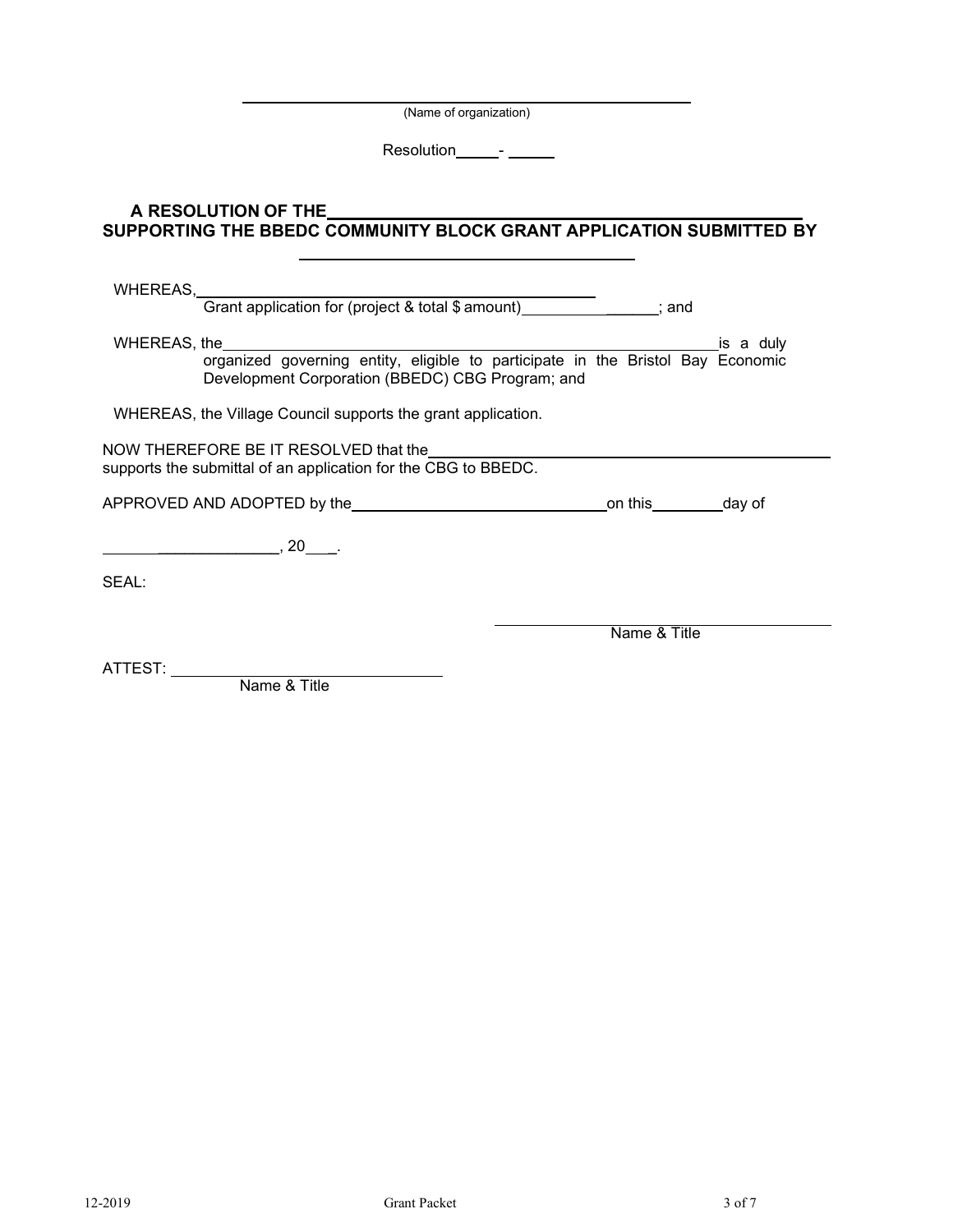| ACAIDING OPPORTUNITY<br><b>BBEDC Community Block Grant Program</b><br><b>Project Information</b> |                                                                                                                                                                                                                                                                                                             |                                                                                                                      |  |
|--------------------------------------------------------------------------------------------------|-------------------------------------------------------------------------------------------------------------------------------------------------------------------------------------------------------------------------------------------------------------------------------------------------------------|----------------------------------------------------------------------------------------------------------------------|--|
|                                                                                                  | 1. Applicant Name & Address:                                                                                                                                                                                                                                                                                | 2. Project Title:                                                                                                    |  |
|                                                                                                  |                                                                                                                                                                                                                                                                                                             |                                                                                                                      |  |
|                                                                                                  | 3. Criteria.<br>how it meets the criteria that you checked. Attach additional pages if needed.                                                                                                                                                                                                              | Please check all the following listed criteria that apply to your project(s). In the space provided, briefly explain |  |
|                                                                                                  | $\perp$ The project directly or indirectly supports the fishing industry.<br>Description: the contract of the contract of the contract of the contract of the contract of the contract of the contract of the contract of the contract of the contract of the contract of the contract of the contract of t |                                                                                                                      |  |
|                                                                                                  | $\Box$ The project will benefit all community residents.                                                                                                                                                                                                                                                    |                                                                                                                      |  |
|                                                                                                  | $\Box$ The project will lead to sustainable economic growth.                                                                                                                                                                                                                                                |                                                                                                                      |  |
|                                                                                                  | The project will contribute to the reduction of poverty.<br>Description: the contract of the contract of the contract of the contract of the contract of the contract of the contract of the contract of the contract of the contract of the contract of the contract of the contract of t                  |                                                                                                                      |  |
|                                                                                                  |                                                                                                                                                                                                                                                                                                             | The project will contribute to employment and/or long-term income generating opportunities for                       |  |
|                                                                                                  | The project will provide economic and social benefits for residents.                                                                                                                                                                                                                                        |                                                                                                                      |  |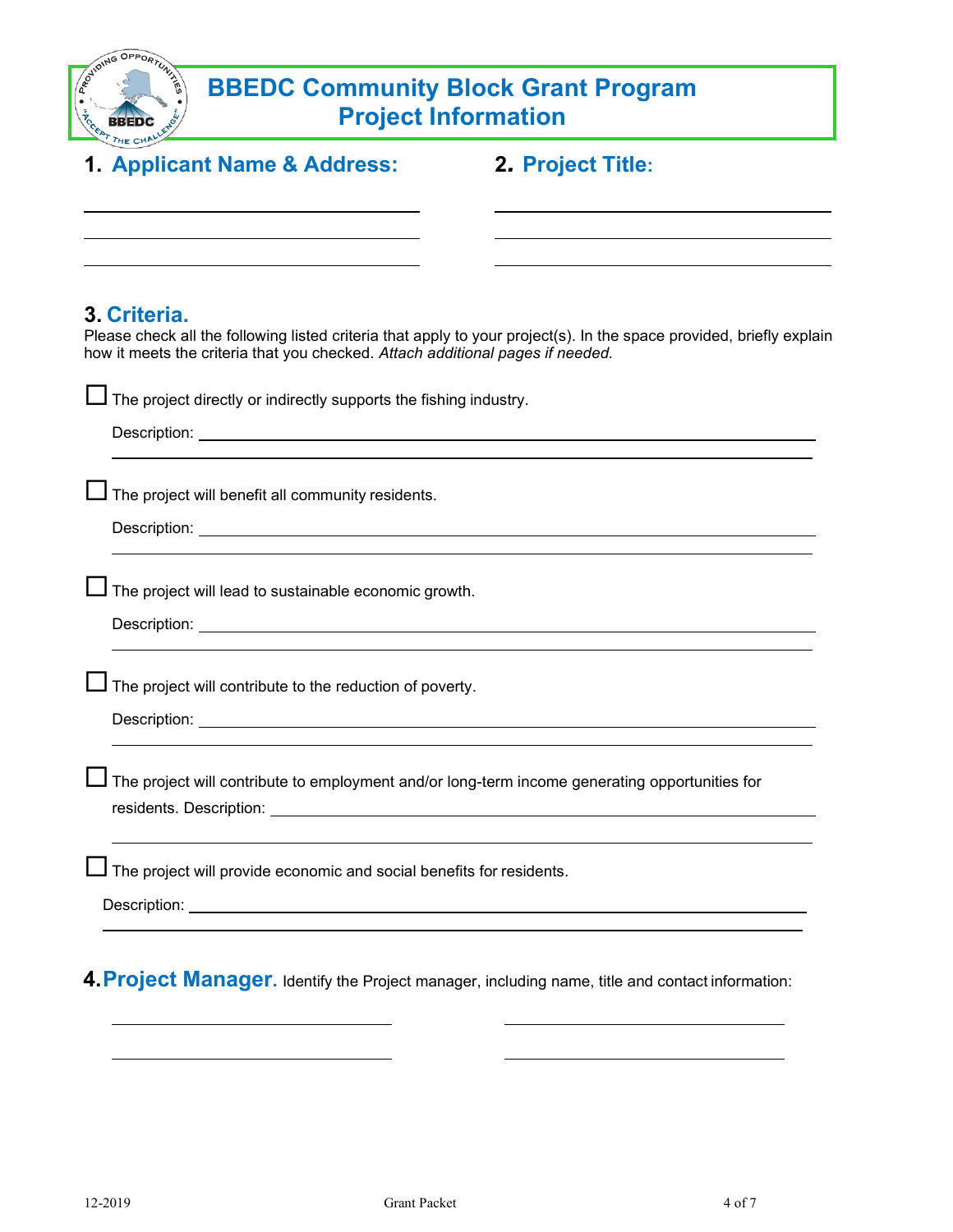| 5. Employment.                                                                         |                        |  |  |  |
|----------------------------------------------------------------------------------------|------------------------|--|--|--|
| Number of jobs that will be created:                                                   | Permanent<br>Temporary |  |  |  |
| Number of existing jobs that will be maintained (not directly funded by this project). |                        |  |  |  |
|                                                                                        |                        |  |  |  |

**6. Outcomes.** By way of the following questions, please explain the outcomes that are expected to occur as a result of this/these grant funded project(s). The questions are written to help you to describe the outcomes so that quantitative results can be determined.

Describe new buildings, equipment or other community infrastructure resulting from thegrant:

Describe cost of living savings for residents as a result of the grant (i.e. explain any reduced cost or expense experienced by residents as a result of the project):

Describe new businesses or improved businesses that will result from the grant:

Describe feasibility studies, business plans, construction drawings or completed phases of larger projects that will result from the grant project: <u>experience</u> and the grant project: **experience and the grant project**:

**7. Start/Completion**. Describe the start and completion date for the project:

### **8. Maintenance and Operations.**

*Complete this section only if separate M&O is being requested in this grant for community owned ice machine or other community owned facilities.*



Community Owned Ice Machine- Limited to a maximum of \$25,000 per year provided that the machine is primarily fishery related.

Tribal or City owned infrastructure. Itemize facilities below. Funds may be used for expenses incurred in carrying out day to day responsibilities for heating oil, gasoline, electricity, telephone service, internet service, minor repairs to facility and equipment, parts and supplies that are related to maintaining/repairing property and equipment.

| <b>Facility</b> | <b>Current Use</b> | <b>Owned By</b> |
|-----------------|--------------------|-----------------|
|                 |                    |                 |
|                 |                    |                 |
|                 |                    |                 |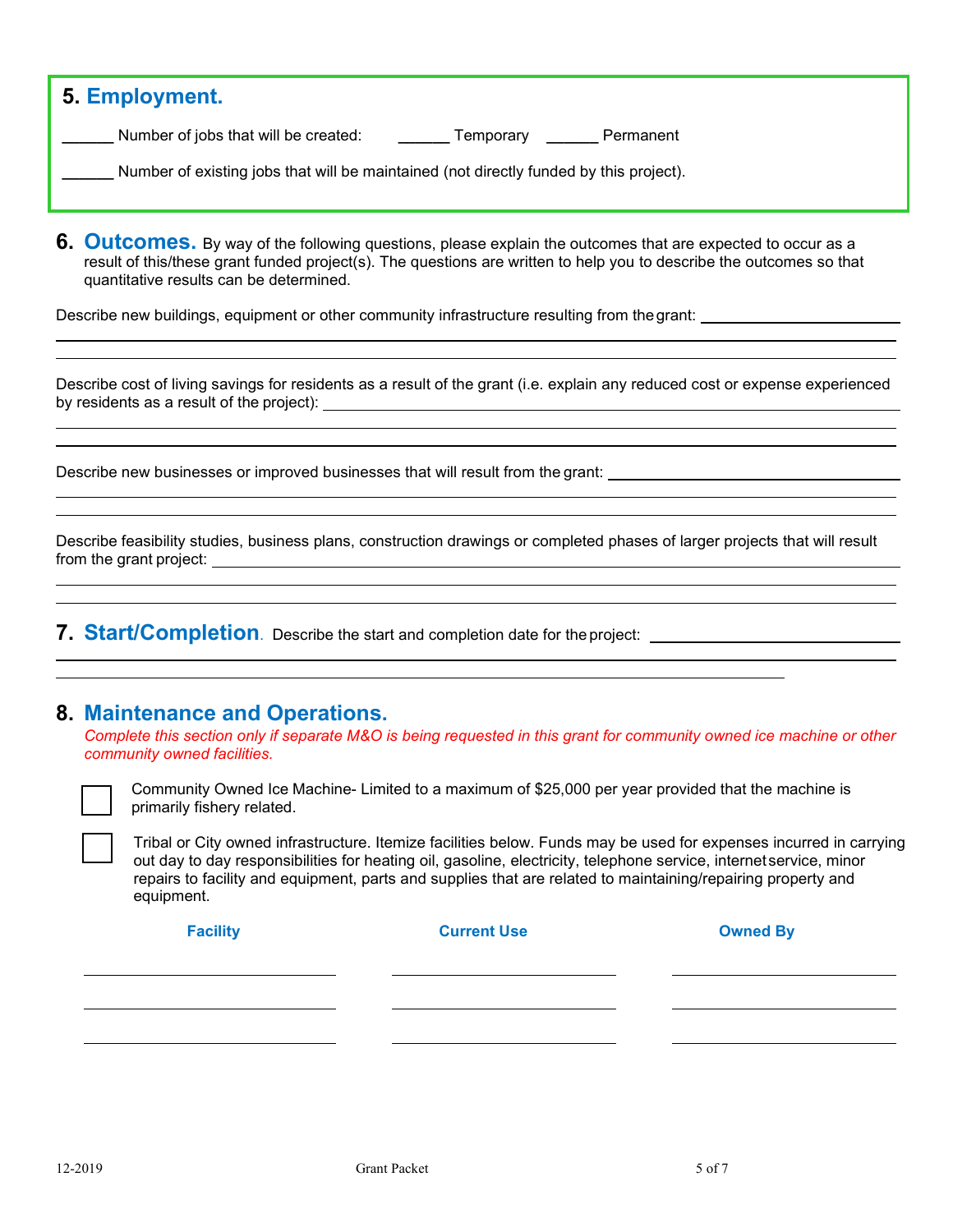## **9. Narrative.**

Please attach a written description of each project to be accomplished under this grant. The description should include project timeline, description of the phases of the project, resources that will be used including any parts ofthe project to be contracted to consultants or contractors. Include information about any existing plans, studies or reports that refer to the project as needed infrastructure within the community.

**10. Attachments.** Please list.

**11. Project Budget.** Complete attached Budget Form. *The budget form is available in Excel upon request*